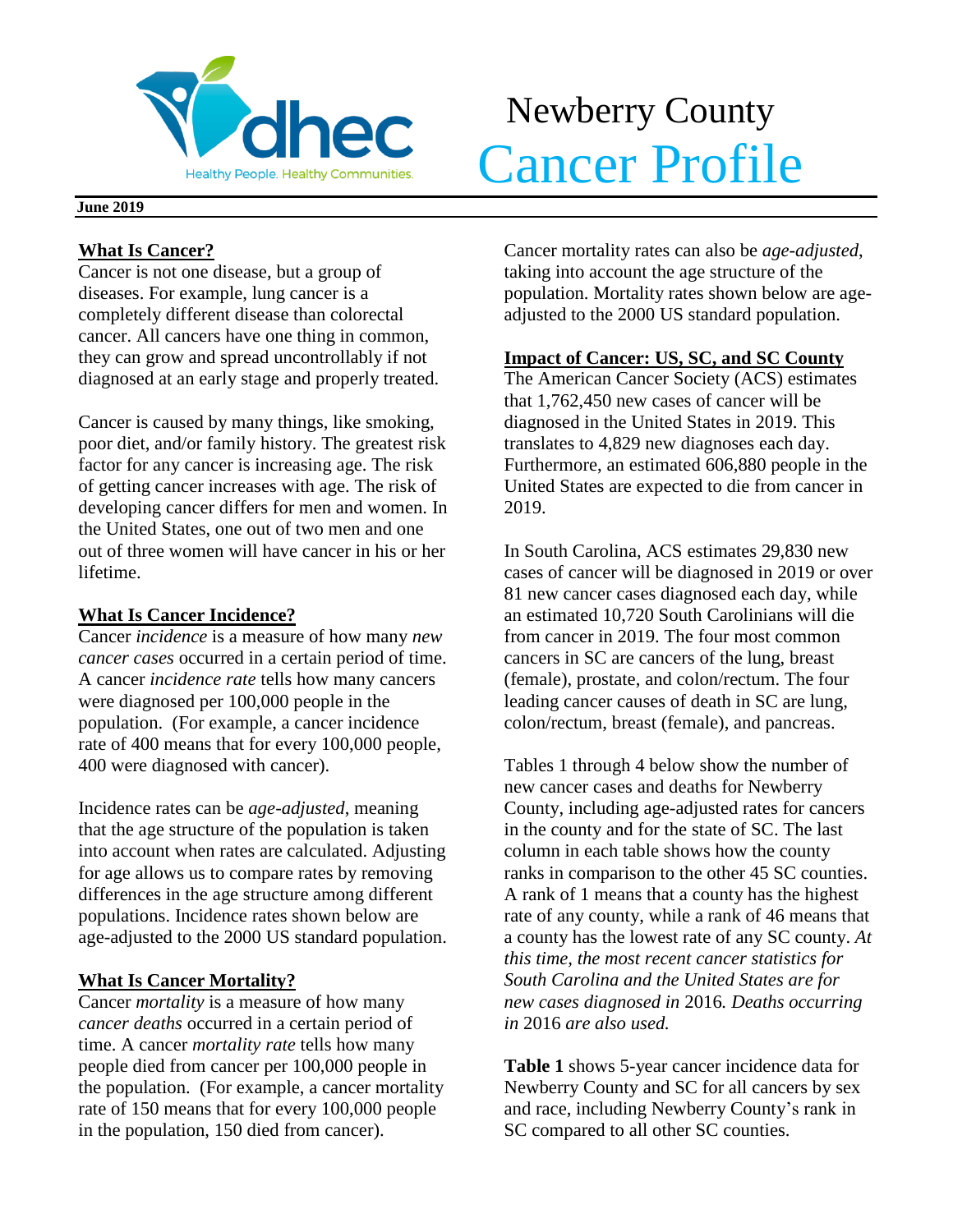| Table 1. Cancer Incidence by Sex and Race, |
|--------------------------------------------|
| 2012-2016, Newberry County and South       |
| Carolina*                                  |

|        | SС     | Newberry County |           |           |
|--------|--------|-----------------|-----------|-----------|
|        | 5-year | 5-year          | new       | <b>SC</b> |
|        | rate   | rate            | $cases^*$ | rank      |
| all    | 457    | 423             | 213       | 40        |
| male   | 515    | 472             | 108       | 38        |
| female | 416    | 393             | 105       | 36        |
| white  | 459    | 414             | 153       | 42        |
| black  | 452    | 452             | 58        | 24        |

\***Counts are annual averages based on 5 years of data.** 5-year rates are per 100,000 age-adjusted to the 2000 US standard population. Statistics do not include *in situ* cancers, except for bladder. Source: SC Central Cancer Registry. ~ Statistic could not be calculated (small counts).

**Table 2** shows 5-year cancer mortality data for Newberry County and SC for all cancers by sex and race, including Newberry County's rank in SC compared to all other SC counties.

Table 2. Cancer Mortality by Sex and Race, 2012- 2016, Newberry County and South Carolina\*

|        | SС     | Newberry County |         |                |
|--------|--------|-----------------|---------|----------------|
|        | 5-year | 5-year          | lives   | SC             |
|        | rate   | rate            | $lost*$ | rank           |
| all    | 171    | 195             | 98      | 13             |
| male   | 214    | 259             | 55      | 8              |
| female | 141    | 154             | 43      | 14             |
| white  | 166    | 178             | 68      | 20             |
| black  | 193    | 249             | 30      | $\mathfrak{D}$ |

\***Counts are annual averages based on 5 years of data.** 5-year rates are per 100,000 age-adjusted to the 2000 US standard population. Sources: SC Central Cancer Registry and SC Vital Records. ~ Statistic could not be calculated (small counts).

**Table 3** shows 5-year cancer incidence data for Newberry County and SC for selected cancers, including Newberry County's rank in SC compared to all other SC counties.

| Table 3. Cancer Incidence for Selected Cancers, |
|-------------------------------------------------|
| 2012-2016, Newberry County and South Carolina*  |

|                 | SC     | Newberry County |          |           |  |
|-----------------|--------|-----------------|----------|-----------|--|
| cancer          | 5-year | 5-year          | new      | <b>SC</b> |  |
|                 | rate   | rate            | $cases*$ | rank      |  |
| breast          | 129    | 123             | 33       | 31        |  |
| (female)        |        |                 |          |           |  |
| prostate        | 115    | 71              | 19       | 46        |  |
| (male)          |        |                 |          |           |  |
| $l$ ung/        | 65     | 61              | 31       | 38        |  |
| <b>bronchus</b> |        |                 |          |           |  |
| $\text{colon}/$ |        |                 |          |           |  |
| rectum          | 39     | 49              | 24       | 5         |  |
| pancreas        | 13     | 19              | 10       | 3         |  |

\***Counts are annual averages based on 5 years of data.** 5-year rates are per 100,000 age-adjusted to the 2000 US standard population. Statistics do not include *in situ* cancers, except for bladder. Source: SC Central Cancer Registry. ~ Statistic could not be calculated (small counts).

**Table 4** shows 5-year cancer mortality data for Newberry County and SC for selected cancers, including Newberry County's rank in SC compared to all other SC counties.

| Table 4. Cancer Mortality for Selected Cancers, |
|-------------------------------------------------|
| 2012-2016, Newberry County and South Carolina*  |

|                 | <b>SC</b> | Newberry County |         |      |
|-----------------|-----------|-----------------|---------|------|
|                 | 5-year    | 5-year          | lives   | SС   |
| cancer          | rate      | rate            | $lost*$ | rank |
| breast          |           |                 |         |      |
| (female)        | 22        | 27              | 7       | 9    |
| prostate        |           |                 |         |      |
| (male)          | 22        | 32              | 6       | 9    |
| $l$ ung/        |           |                 |         |      |
| bronchus        | 47        | 51              | 26      | 18   |
| $\text{colon}/$ |           |                 |         |      |
| rectum          | 15        | 17              | 9       | 20   |
| pancreas        |           | 16              | 8       | 3    |

\***Counts are annual averages based on 5 years of data.** 5-year rates are per 100,000 age-adjusted to the 2000 US standard population. Sources: SC Central Cancer Registry and SC Vital Records. ~ Statistic could not be calculated (small counts).

**Table 5** shows the percentage of cancers diagnosed in early and late stages of disease in Newberry County and SC. Cancers diagnosed in late stages lessen the potential for successful treatment and raise the risk of premature loss of life.